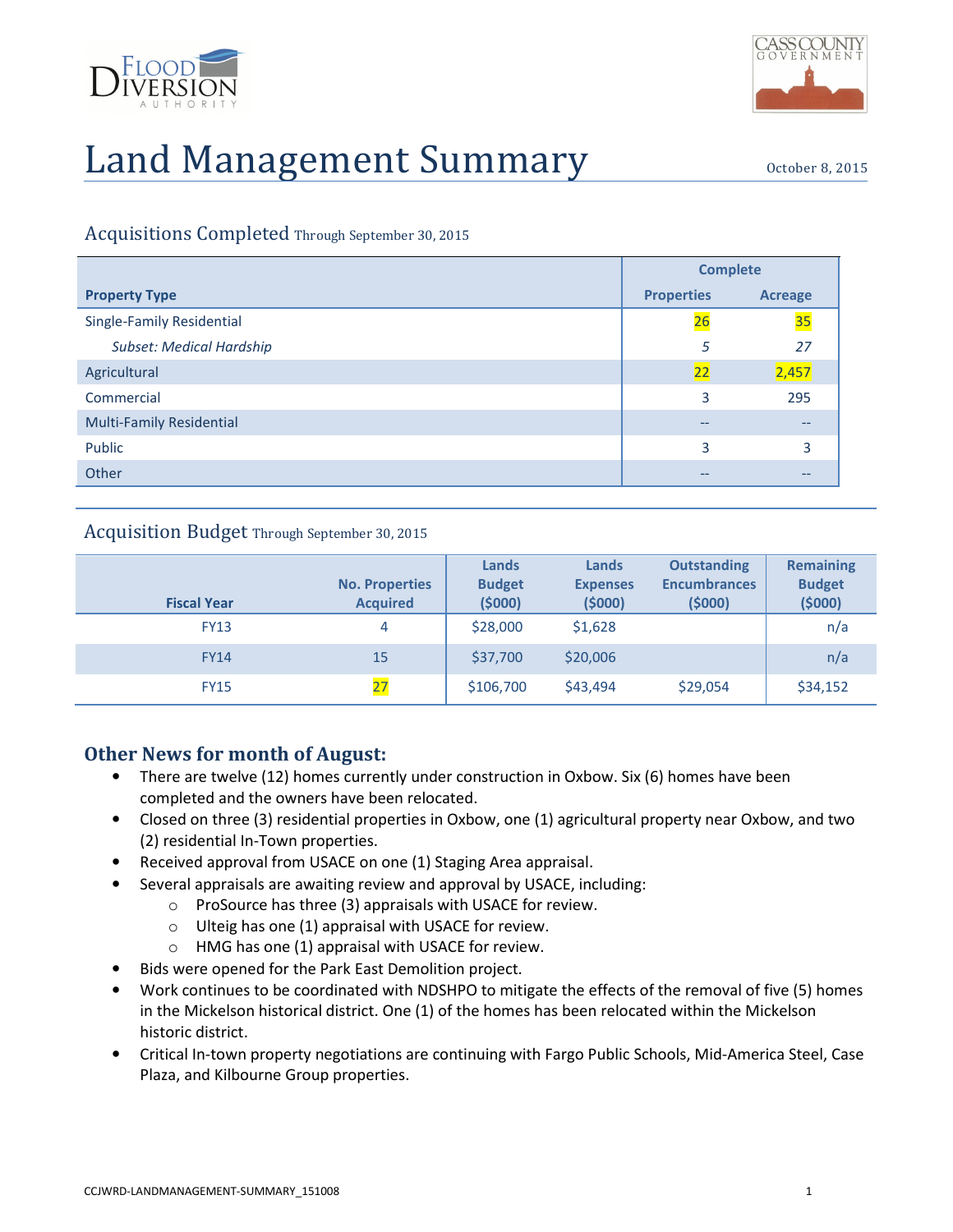

### Land Management Summary and the state of the control october 8, 2015



### Appraisals Complete or In Negotiation (sorted by closing date)

| <b>Street Address</b>                                                     | <b>USACE</b><br>Orig ID No. | <b>Type</b>        | Activity <sup>1</sup>               | Land Acq Firm/<br><b>Appraiser</b> | <b>Est.Closing Date</b> |
|---------------------------------------------------------------------------|-----------------------------|--------------------|-------------------------------------|------------------------------------|-------------------------|
| <b>Agricultural property</b><br>49.5ac - S13, T137, R49                   | 1931, 1936                  | Agricultural       | <b>Closed</b>                       | <b>Ulteig/Bock</b>                 |                         |
| <b>Agricultural property</b><br>140ac - S23, T137, R49;<br>S24, T137, R49 | 1979, 1987                  | Agricultural       | <b>Closed</b>                       | <b>Ulteig/Bock</b>                 |                         |
| <b>16 North Terrace</b>                                                   | 9167                        | Residential        | <b>Closed</b>                       | <b>HMG/Britton</b>                 |                         |
| 26 North Terrace                                                          | 9196                        | Residential        | <b>Closed</b>                       | <b>HMG/Britton</b>                 |                         |
| 353 Schnell Drive                                                         | 9665                        | Residential        | <b>Closed</b>                       | ProSource/Hraba                    |                         |
| 833 Riverbend Road                                                        | 9504                        | <b>Residential</b> | Purchase<br><b>Agreement Signed</b> | ProSource/McKinzie                 |                         |
| 749 Riverbend Road                                                        | 9511                        | <b>Residential</b> | Purchase<br><b>Agreement Signed</b> | ProSource/McKinzie                 |                         |
| 810 Riverbend Road                                                        | 9595                        | <b>Residential</b> | Purchase<br><b>Agreement Signed</b> | ProSource/Hraba                    |                         |
| 828 Riverbend Road                                                        | 9599                        | <b>Residential</b> | Purchase<br><b>Agreement Signed</b> | ProSource/Hraba                    |                         |
| 332 Schnell Drive                                                         | 9644                        | Residential        | Purchase<br><b>Agreement Signed</b> | ProSource/Hraba                    |                         |
| 334 Schnell Drive                                                         | 9645                        | <b>Residential</b> | Purchase<br><b>Agreement Signed</b> | ProSource/Hraba                    | December, 2015          |
| 350 Schnell Drive                                                         | 9649                        | <b>Residential</b> | Purchase<br><b>Agreement Signed</b> | ProSource/Hraba                    | December, 2015          |
| 309 Schnell Drive<br>(owner of 2 other parcels)                           | 9654                        | <b>Residential</b> | Purchase<br><b>Agreement Signed</b> | ProSource/McKinzie                 |                         |
| <b>Northern Hospitality</b>                                               | 9785                        | Commercial         | Purchase<br><b>Agreement Signed</b> | HMG/Britton                        |                         |
| <b>Agricultural property</b><br>157ac - S10, T141, R49;<br>S10, T141, R49 | 0547, 0548                  | Agricultural       | In Negotiation                      | <b>Ulteig/Bock</b>                 |                         |
| <b>Agricultural property</b><br>45ac - S25, T138, R50                     | 1201                        | Agricultural       | In Negotiation                      | Direct negotiations                |                         |
| <b>Agricultural property</b><br>214ac - S13, T137, R49;<br>S14, T137, R49 | 1930, 1940, 1941            | Agricultural       | In Negotiation                      | Ulteig/Bock                        |                         |
| <b>Agricultural property</b><br>266ac - S23, T137, R49;<br>S24, T137, R49 | 1975, 1985                  | Agricultural       | In Negotiation                      | Ulteig/Bock                        |                         |
| 16678 3rd St S                                                            | 1802                        | Residential        | In Negotiation                      | HMG/Britton                        |                         |
| 5302 174 1/2 Ave SE                                                       | 1898                        | <b>Residential</b> | In Negotiation                      | <b>HMG/Britton</b>                 |                         |
| 5017 171 Ave SE                                                           | 1953                        | <b>Residential</b> | In Negotiation <sup>2</sup>         | Ulteig/Bock                        |                         |
| 6 North Terrace #6                                                        | 8926                        | Residential        | In Negotiation                      | HMG/Britton                        |                         |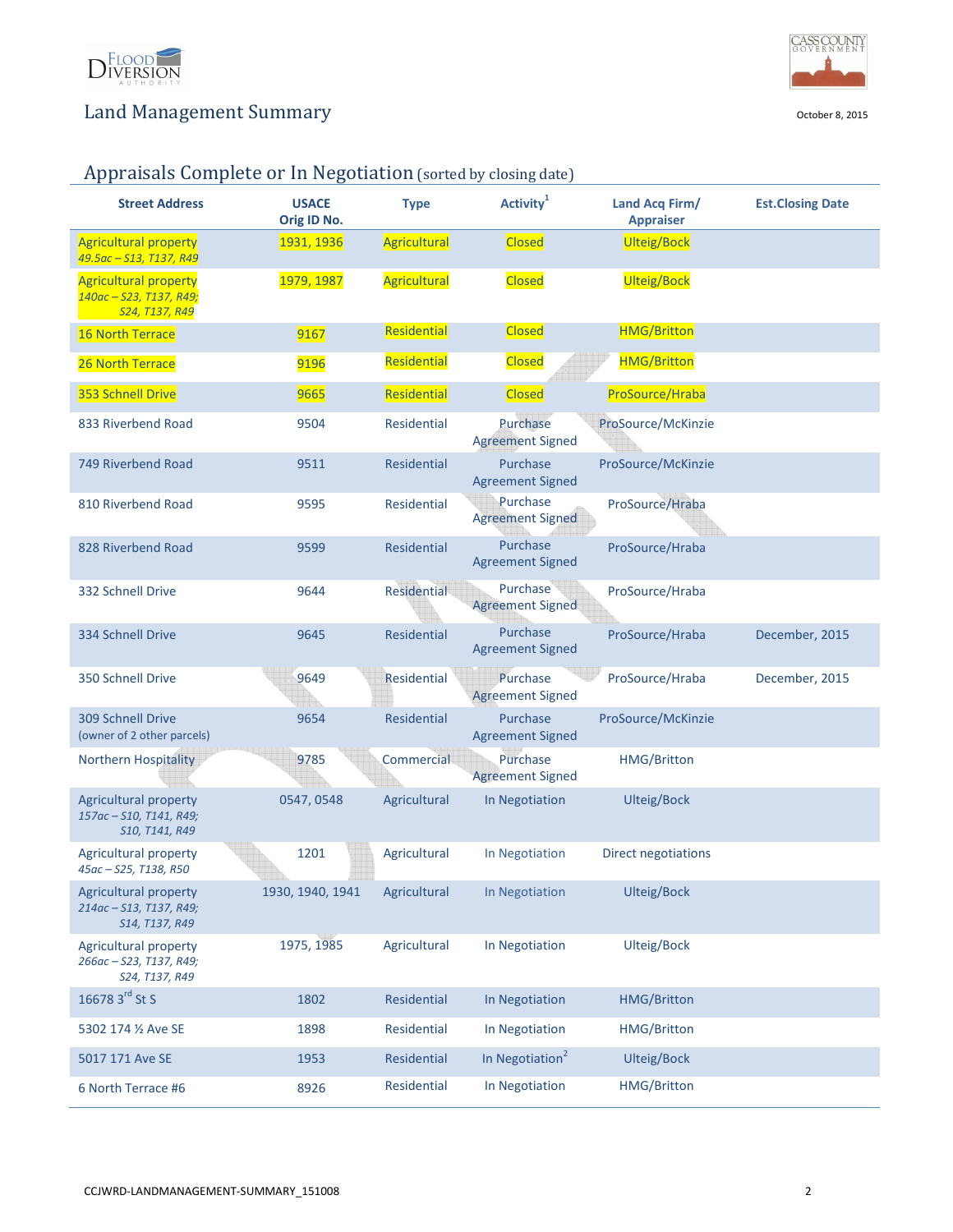

# Land Management Summary and the settlement of the Summary october 8, 2015



| <b>Street Address</b>                             | <b>USACE</b><br>Orig ID No.     | <b>Type</b>        | Activity <sup>1</sup>       | Land Acq Firm/<br><b>Appraiser</b> | <b>Est.Closing Date</b> |
|---------------------------------------------------|---------------------------------|--------------------|-----------------------------|------------------------------------|-------------------------|
| 6 North Terrace #5                                | 8927                            | <b>Residential</b> | In Negotiation              | <b>HMG/Britton</b>                 |                         |
| 6 North Terrace #4                                | 8928                            | Residential        | In Negotiation              | <b>HMG/Britton</b>                 |                         |
| 6 North Terrace #3                                | 8929                            | <b>Residential</b> | In Negotiation              | <b>HMG/Britton</b>                 |                         |
| 2 North Terrace #2                                | 8930                            | <b>Residential</b> | In Negotiation              | <b>HMG/Britton</b>                 |                         |
| 2 North Terrace #1                                | 8931                            | Residential        | In Negotiation              | <b>HMG/Britton</b>                 |                         |
| 12 North Terrace                                  | 9168                            | Residential        | In Negotiation              | HMG/Britton                        |                         |
| 1314 Elm St N                                     | 9125                            | Residential        | In Negotiation              | <b>HMG/Britton</b>                 |                         |
| 1313 Elm St N                                     | 9126                            | Residential        | In Negotiation              | <b>HMG/Britton</b>                 |                         |
| <b>Mid America Steel</b>                          | 9215, 9216, 9217,<br>9218, 9783 | Commercial         | In Negotiation              | <b>HMG/Britton</b>                 |                         |
| 17556 Pfiffer Dr                                  | 9383                            | Residential        | In Negotiation <sup>2</sup> | <b>Ulteig/Bock</b>                 |                         |
| 829 Riverbend Road                                | 9505                            | Residential        | In Negotiation              | ProSource/Hraba                    |                         |
| 821 Riverbend Road                                | 9506                            | Residential        | In Negotiation              | ProSource/Hraba                    |                         |
| 817 Riverbend Road                                | 9507                            | Residential        | In Negotiation              | ProSource/McKinzie                 |                         |
| 813 Riverbend Road                                | 9508                            | Residential        | In Negotiation              | ProSource/Hraba                    |                         |
| 809 Riverbend Road                                | 9509                            | <b>Vacant Lot</b>  | In Negotiation              | <b>Ulteig/Bock</b>                 |                         |
| 805 Riverbend Road                                | 9510                            | <b>Residential</b> | In Negotiation              | ProSource/Hraba                    |                         |
| 724 Riverbend Road                                | 9587                            | <b>Residential</b> | In Negotiation              | <b>Ulteig/Bock</b>                 |                         |
| 808 Riverbend Road<br>(2 parcels at this address) | 9593, 9594                      | <b>Residential</b> | In Negotiation              | ProSource/McKinzie                 |                         |
| 816 Riverbend Road                                | 9596                            | <b>Residential</b> | In Negotiation              | ProSource/Hraba                    |                         |
| 840 Riverbend Road                                | 9600                            | <b>Residential</b> | In Negotiation              | ProSource/Hraba                    |                         |
| 844 Riverbend Road                                | 9601                            | Residential        | In Negotiation              | ProSource/Hraba                    |                         |
| 856 Riverbend Road<br>(owner at 852 Riverbend)    | 9604                            | <b>Vacant Lot</b>  | In Negotiation              | ProSource / Bock                   |                         |
| 860 Riverbend Road<br>(owner at 852 Riverbend)    | 9605                            | <b>Vacant Lot</b>  | In Negotiation              | ProSource / Bock                   |                         |
| 864 Riverbend Road<br>(owner at 852 Riverbend)    | 9606                            | <b>Vacant Lot</b>  | In Negotiation              | ProSource / Bock                   |                         |
| 872 Riverbend Road                                | 9607                            | <b>Vacant Lot</b>  | In Negotiation              | ProSource / Bock                   |                         |
| 869 Riverbend Road                                | 9608                            | <b>Vacant Lot</b>  | In Negotiation              | ProSource / Bock                   |                         |
| 873 Riverbend Road                                | 9609                            | <b>Vacant Lot</b>  | In Negotiation              | ProSource / Bock                   |                         |
| 477 Oxbow Drive                                   | 9614                            | <b>Vacant Lot</b>  | In Negotiation              | ProSource / Bock                   |                         |
| 473 Oxbow Drive                                   | 9615                            | <b>Vacant Lot</b>  | In Negotiation              | ProSource / Bock                   |                         |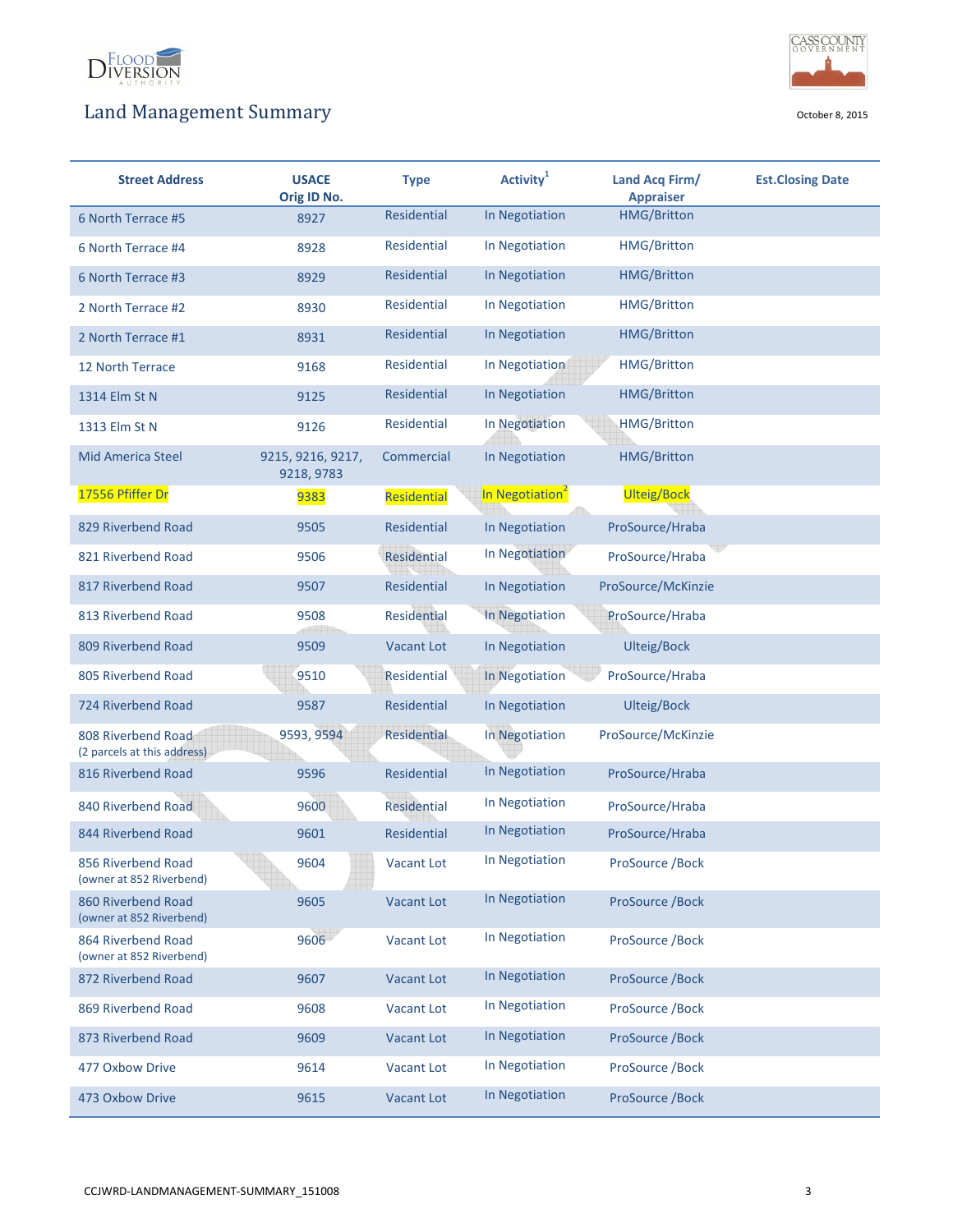

# Land Management Summary and the settlement of the Summary october 8, 2015



| <b>Street Address</b>                                                     | <b>USACE</b><br>Orig ID No. | <b>Type</b>        | Activity <sup>1</sup> | Land Acq Firm/<br><b>Appraiser</b> | <b>Est.Closing Date</b> |
|---------------------------------------------------------------------------|-----------------------------|--------------------|-----------------------|------------------------------------|-------------------------|
| 469 Oxbow Drive                                                           | 9616                        | <b>Vacant Lot</b>  | In Negotiation        | ProSource / Bock                   |                         |
| 465 Oxbow Drive                                                           | 9617                        | <b>Vacant Lot</b>  | In Negotiation        | ProSource / Bock                   |                         |
| 461 Oxbow Drive                                                           | 9618                        | Vacant Lot         | In Negotiation        | ProSource / Bock                   |                         |
| 457 Oxbow Drive                                                           | 9619                        | <b>Vacant Lot</b>  | In Negotiation        | ProSource / Bock                   |                         |
| 455 Oxbow Drive                                                           | 9620                        | Vacant Lot         | In Negotiation        | ProSource / Bock                   |                         |
| 425 Oxbow Drive                                                           | 9628                        | <b>Vacant Lot</b>  | In Negotiation        | ProSource / Bock                   |                         |
| 326 Schnell Drive                                                         | 9641                        | Residential        | In Negotiation        | ProSource/Hraba                    |                         |
| 328 Schnell Drive                                                         | 9642                        | <b>Residential</b> | In Negotiation        | ProSource/Hraba                    |                         |
| 330 Schnell Drive                                                         | 9643                        | Vacant Lot         | In Negotiation        | ProSource/Hraba                    |                         |
| 338 Schnell Drive                                                         | 9647                        | Residential        | In Negotiation        | ProSource/Hraba                    |                         |
| 354 Schnell Drive                                                         | 9650                        | <b>Vacant Lot</b>  | In Negotiation        | <b>Ulteig/Bock</b>                 |                         |
| 358 Schnell Drive                                                         | 9651                        | <b>Vacant Lot</b>  | In Negotiation        | <b>Ulteig/Bock</b>                 |                         |
| 313 Schnell Drive                                                         | 9655                        | <b>Residential</b> | In Negotiation        | ProSource/Hraba                    |                         |
| 317 Schnell Drive                                                         | 9656                        | <b>Residential</b> | In Negotiation        | ProSource/Hraba                    |                         |
| 321 Schnell Drive                                                         | 9657                        | Residential        | In Negotiation        | ProSource/Hraba                    |                         |
| 325 Schnell Drive                                                         | 9658                        | <b>Residential</b> | In Negotiation        | ProSource/McKinzie                 |                         |
| 329 Schnell Drive                                                         | 9659                        | <b>Residential</b> | In Negotiation        | ProSource/Hraba                    |                         |
| 337 Schnell Drive                                                         | 9661                        | <b>Residential</b> | In Negotiation        | ProSource/Hraba                    |                         |
| 341 Schnell Drive                                                         | 9662                        | Residential        | In Negotiation        | ProSource/McKinzie                 |                         |
| 24 North Terrace                                                          | 9195                        | Residential        | In Negotiation        | <b>HMG/Britton</b>                 |                         |
| 365 Schnell Drive                                                         | 9668                        | <b>Vacant Lot</b>  | In Negotiation        | Ulteig/Bock                        |                         |
| Case Plaza LLC                                                            | 9770                        | Commercial         | In Negotiation        | <b>HMG/Britton</b>                 |                         |
| 5059 Makenzie Cir, Horace                                                 | 9672                        | Residential        | In Negotiation        | ProSource/Hraba                    |                         |
| Feder Realty Co.                                                          | 9776                        | Commercial         | In Negotiation        | <b>HMG/Britton</b>                 |                         |
| City of Fargo -<br><b>School District 1</b>                               | 9777                        | Commercial         | In Negotiation        | <b>HMG/Britton</b>                 |                         |
| <b>BNSF</b>                                                               | 9259, 9779, 9780            | Commercial         | In Negotiation        | <b>HMG/Britton</b>                 |                         |
| 4989 Klitzke Dr                                                           | 9440                        | Residential        | In Negotiation        | Ulteig/Bock                        |                         |
| <b>Agricultural Property</b><br>320ac - S28, T137, R48;<br>S37, T137, R48 | 1790,1811                   | Agricultural       | In Negotiation        | Crown/Berg                         |                         |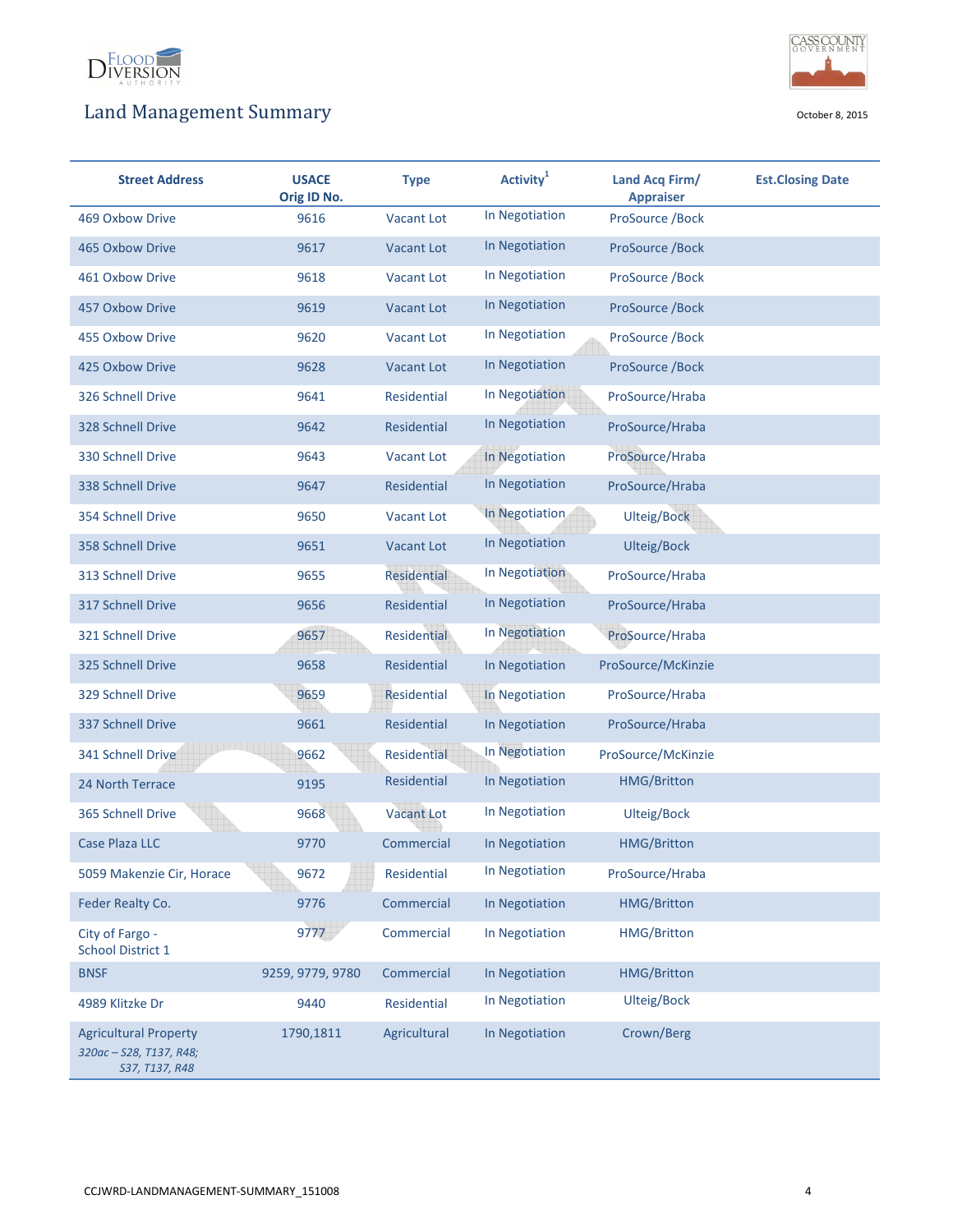

### Land Management Summary and the state of the control october 8, 2015



| <b>Street Address</b>                            | <b>USACE</b><br>Orig ID No. | <b>Type</b> | Activity <sup>1</sup>                | Land Acq Firm/<br><b>Appraiser</b> | <b>Est.Closing Date</b> |
|--------------------------------------------------|-----------------------------|-------------|--------------------------------------|------------------------------------|-------------------------|
| 17465 49 <sup>th</sup> St SE                     | 9403                        | Residential | Appraisal in<br>Review               | Ulteig/Bock                        |                         |
| 843 Riverbend Road                               | 9502                        | Residential | <b>Appraisal in</b><br><b>Review</b> | Ulteig/Bock                        |                         |
| 839 Riverbend Road                               | 9503                        | Residential | Appraisal in<br>Review               | ProSource/McKinzie                 |                         |
| 848 Riverbend Road                               | 9602                        | Residential | Appraisal in<br>Review               | ProSource/McKinzie                 |                         |
| 852 Riverbend Road<br>(owner of 3 other parcels) | 9603                        | Residential | Appraisal in<br>Review               | ProSource/McKinzie                 |                         |
| City of Fargo                                    | 9772                        | Commercial  | Appraisal in<br><b>Review</b>        | <b>HMG/Britton</b>                 |                         |

<sup>1</sup> Activity sequence: 1) Appraisal in Review; 2) In Negotiation; 3) Purchase Agreement Signed, 4) Closed

 $2$ In Negotiation is pending CCJWRD approval on October 8, 2015

### Appraisals in Progress (sorted by Activity, then Original ID Number)

| <b>Street Address</b>                        | <b>USACE</b><br>Orig ID No. | <b>Type</b>        | Activity <sup>1</sup>      | Land Acg Firm/<br><b>Appraiser</b> |
|----------------------------------------------|-----------------------------|--------------------|----------------------------|------------------------------------|
| <b>Rural address</b>                         | 9670, 9671                  | <b>Residential</b> | <b>Appraisal Initiated</b> | Ulteig/Bock                        |
| City of Fargo                                | 9768                        | Commercial         | <b>Appraisal Initiated</b> | <b>HMG/Britton</b>                 |
| City of Fargo -<br><b>Housing Authority</b>  | 9769                        | Commercial         | <b>Appraisal Initiated</b> | <b>HMG/Britton</b>                 |
| 17471 49 <sup>th</sup> St SE                 | 9411                        | <b>Residential</b> | <b>Appraisal Assigned</b>  | Ulteig/Bock                        |
| Easement - 16 1st Avenue                     | 9464                        | Commercial         | <b>Appraisal Assigned</b>  | Ulteig/Bock                        |
| Easement - 308 Main Ave                      | 9469, 9495, 9496            | Commercial         | <b>Appraisal Assigned</b>  | Ulteig/Bock                        |
| Easement - 182 Main Ave                      | 9470                        | <b>Residential</b> | <b>Appraisal Assigned</b>  | Ulteig/Bock                        |
| <b>Easement - Horace Rural</b><br>Fire Dept. | 9472, 9473                  | Commercial         | <b>Appraisal Assigned</b>  | Ulteig/Bock                        |
| Easement - PO Box 203                        | 9474                        | Commercial         | <b>Appraisal Assigned</b>  | Ulteig/Bock                        |
| Easement - Pleasant Twp                      | 9475, 9476, 9477            | Commercial         | <b>Appraisal Assigned</b>  | Ulteig/Bock                        |
| Easement - 626 Evergreen                     | 9494                        | Commercial         | <b>Appraisal Assigned</b>  | Ulteig/Bock                        |
| Easement - Jack Nick LLC                     | 9497, 9498, 9501            | Commercial         | <b>Appraisal Assigned</b>  | Ulteig/Bock                        |
| Easement - PO Box 367                        | 9576, 9579                  | Commercial         | <b>Appraisal Assigned</b>  | Ulteig/Bock                        |
| Easement - Hickson Grain<br>Company          | 9577, 9578                  | Commercial         | <b>Appraisal Assigned</b>  | Ulteig/Bock                        |

 $^1$  Activity stages: 1) Appraisal Assigned 2) Owner notified; 3) Appraisal Initiated

 $2$  Easements are being acquired for an internal drainage project